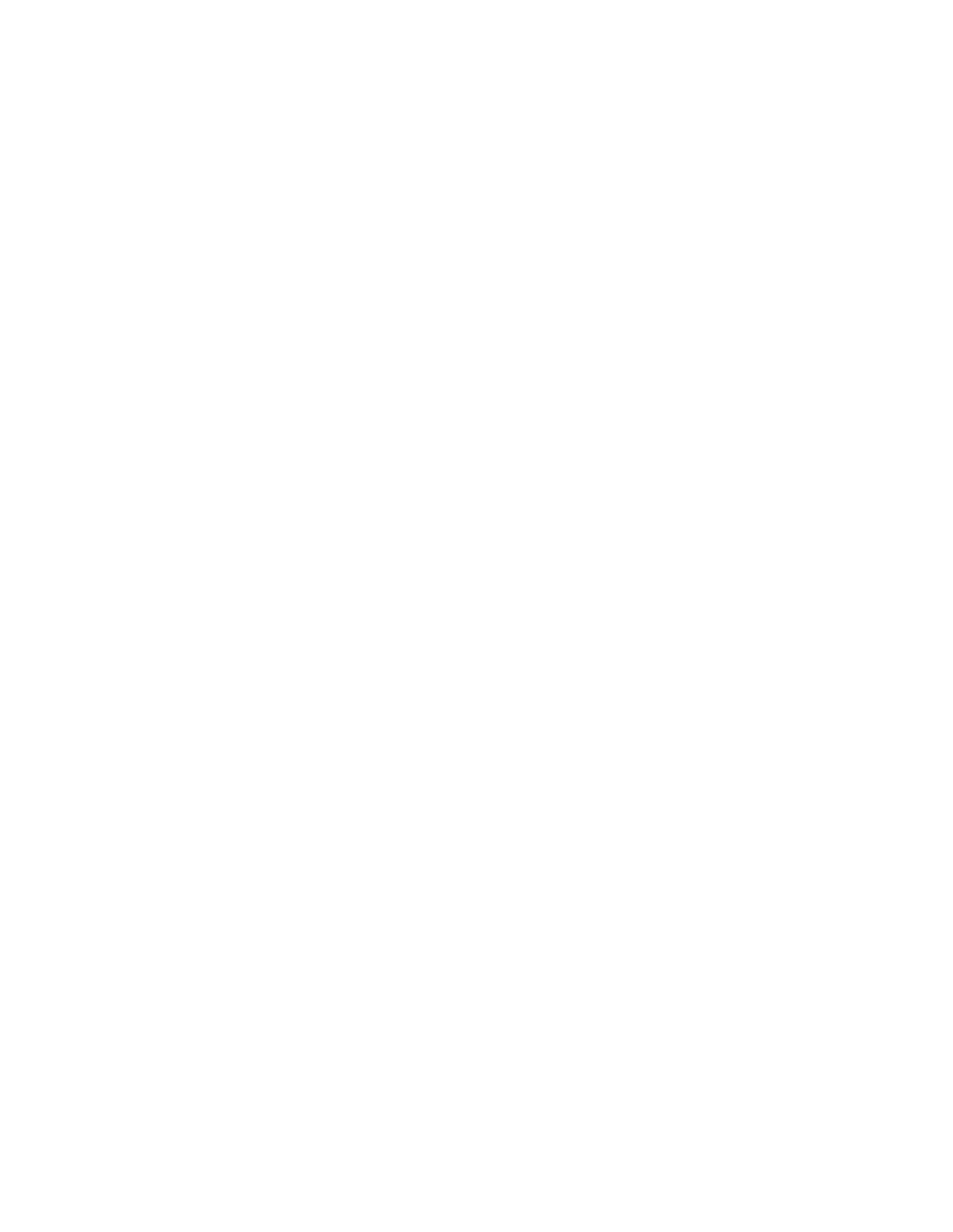#### **Statement by György Matolcsy, Governor of the Central Bank of Hungary on Behalf of Austria, Belarus, Czech Republic, Hungary, Republic of Kosovo, Slovak Republic, Slovenia, and Turkey at the 44th Meeting of the International Monetary and Financial Committee Washington D.C., October 14, 2021**

*The global economy has rebounded strongly on the ground of unprecedented policy support and the reopening of economies, albeit the COVID-induced uncertainties remain elevated and the challenges of ensuring a resilient recovery have also intensified. At this juncture, where concerns about a stagflation-like environment are also growing, policymakers need to strike a delicate balance between the aspects of macrofinancial stability and economic growth, relying on the use of carefully calibrated and well targeted policy measures. The IMF, within its mandate, continues to play a key role to support its membership in dealing with the ongoing and newly emerging macroeconomic challenges to ensure financial stability in a rapidly evolving global environment.* 

#### *Global outlook*

**The global economic recovery takes hold but remains uneven, which largely reflects the differences in vaccine access and policy support.** Although countries' economic output has started returning to pre-pandemic levels, the accelerated divergence across and within countries is concerning and calls for further policy actions. There is a great need for strengthening multilateral cooperation, while policymakers also need to scale up their efforts to pave the way for a more sustainable, resilient and inclusive growth.

**Priority should continue to be accorded to expediting COVID-19 vaccine rollouts and ensuring equitable and affordable access in developing countries**. The global economic outlook remains clouded by the uncertain path of the pandemic and the emergence of new variants. However, the available means to curb the pandemic are encouraging and countries must continue to mobilize sufficient resources to address the ongoing public health emergency and bring the pandemic under control everywhere. We see scope for strengthening multilateral cooperation to tackle finance and trade obstacles with the aim of improving vaccination coverage in low- and lower middle-income countries. In this regard, we welcome the recently launched Multilateral Leaders Task Force.

**A delicate balancing act is required to underpin the recovery and restore macroeconomic stability, while the overall policy mix must continue to be tailored to country circumstances.**  Emerging markets and developing countries with limited policy space are facing particularly difficult trade-offs between further policy support and the need for restoring macro-financial sustainability. Policy support should therefore be increasingly targeted, while countries also need to take decisive steps to develop sound, sustainable and credible medium-term fiscal frameworks, address the pockets of elevated vulnerabilities and rebuild buffers for the future. Policymakers should also put a premium on job creation and advancing re- and upskilling, with special attention to the fact that employment growth generally lags behind output recovery. While we welcome that automation is picking up in several sectors, in the absence of active labor market policies, there is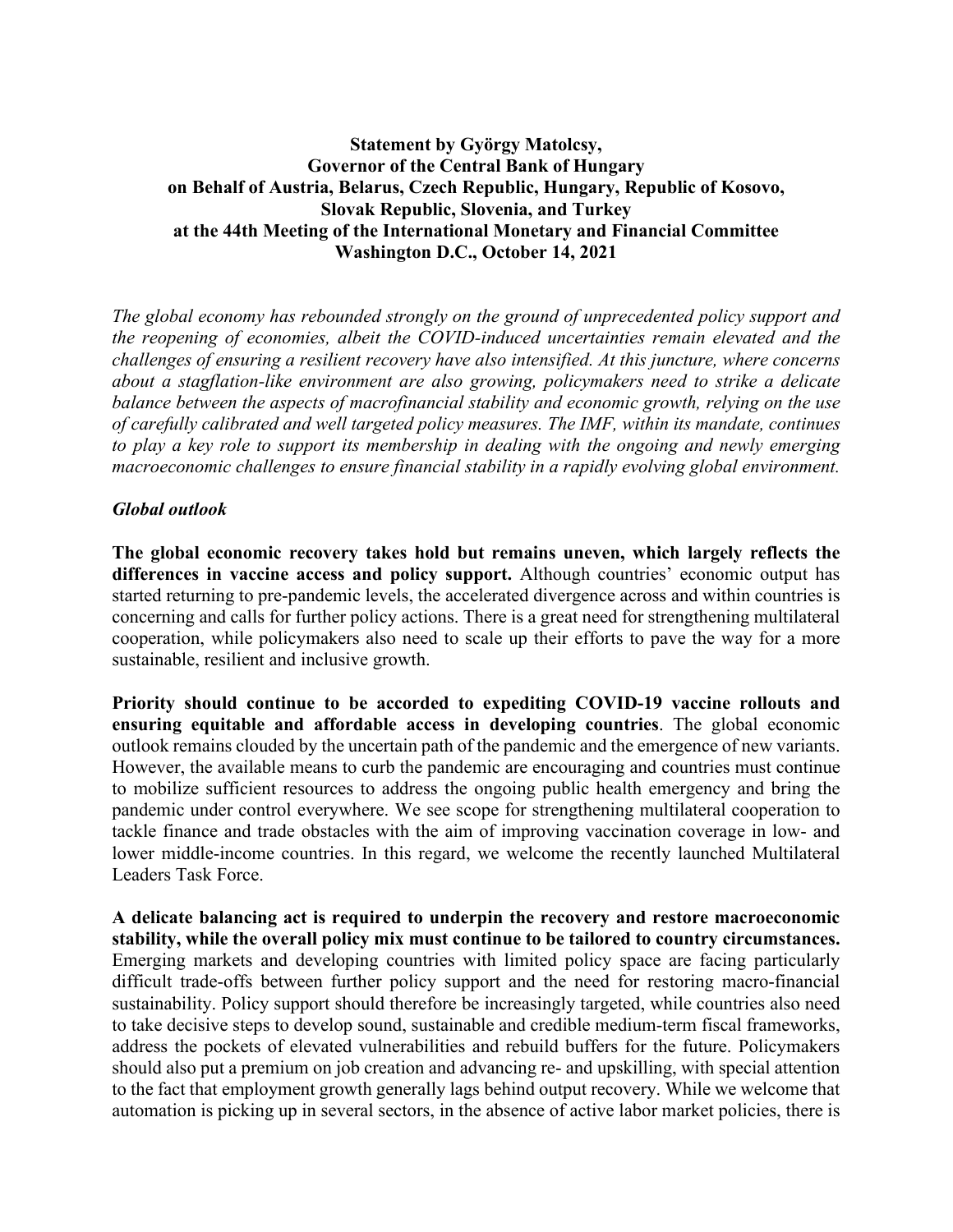a risk that COVID-related structural shifts will result in a further increase in inequality. The extended period of debt accumulation poses challenges to the sustainability of public finances, even though the related risks have been masked by benign financial conditions to date. As these conditions may change rapidly, addressing macroeconomic imbalances and safeguarding debt sustainability remain key policy issues. The most vulnerable countries facing unsustainable debt burdens need targeted support including through debt treatments with broad involvement of official and private sector creditors in line with the principle of comparability.

**Inflation dynamics require close monitoring at the current stage of the recovery, and policymakers need to stand ready to take timely and decisive actions to maintain price stability.** The reopening of economies, along with unleashing pent-up demand inherently led to a spike in inflation. In addition, several other factors, such as the pandemic-induced supply chain disruptions and the sharp rise in commodity and energy prices have further aggravated inflation pressures. The current surge in inflation is still assessed to be mainly driven by those temporary factors but now appears less transitory than previously expected, and upside risks to the inflation outlook in the near term are increasing in a wide range of countries. Several central banks have already taken proactive measures and started withdrawing monetary stimulus to avoid the materialization of these risks and a potential de-anchoring of inflation expectations. The future trajectory of monetary conditions should continue to be determined by underlying inflation trends, including the second-round effects of the present inflationary forces, and the developments in inflation risks. In this environment, central banks need to remain vigilant, while clear communication also remains imperative in shaping expectations and mitigating cross-country spillover effects. Special attention should also be given to the build-up of financial vulnerabilities stemming from house price increases, historically high asset prices, increased crypto asset-related activities, and the withdrawal of support measures, as well as to how to effectively mitigate the related risks going forward, using macroprudential and other financial regulatory tools.

**In view of the lasting scars of the pandemic and the underlying structural trends, advancing structural reforms is critical to promote a more sustainable and inclusive development.**  Policymakers need to attach great importance to tackling widening inequalities, placing increased emphasis on boosting reemployment prospects, and improving targeting of social protection policies, as these divergences can potentially leave lasting imprints on medium-term performance. The pandemic-induced supply-demand mismatches have become more prevalent in many sectors, which largely influence the macroeconomic environment through multiple channels. The lingering supply chain disruptions do not only threaten the recovery but also pose new challenges for globalization, highlighting the need for making the considered supply chains more resilient in the future, and for adequately addressing trade tensions. While the pandemic has exacerbated underlying trends, there are now also new opportunities, including digital technologies and transitioning toward green economies. The accelerated technology adaptation can foster greater efficiency and thus also lay the groundwork for reviving productivity growth. Policymakers need to find solutions to the global challenge of climate change along with well-calibrated, properly timed and just strategies that duly take into account the interests of countries with different levels of development and economic structure. Financial sectors have great potential for promoting green investments and catalyzing the transitions to sustainable development provided resilience and stability of these sectors are ensured. In addition to the importance of protecting hard-won development gains made over the past decade, public investment should also place increasing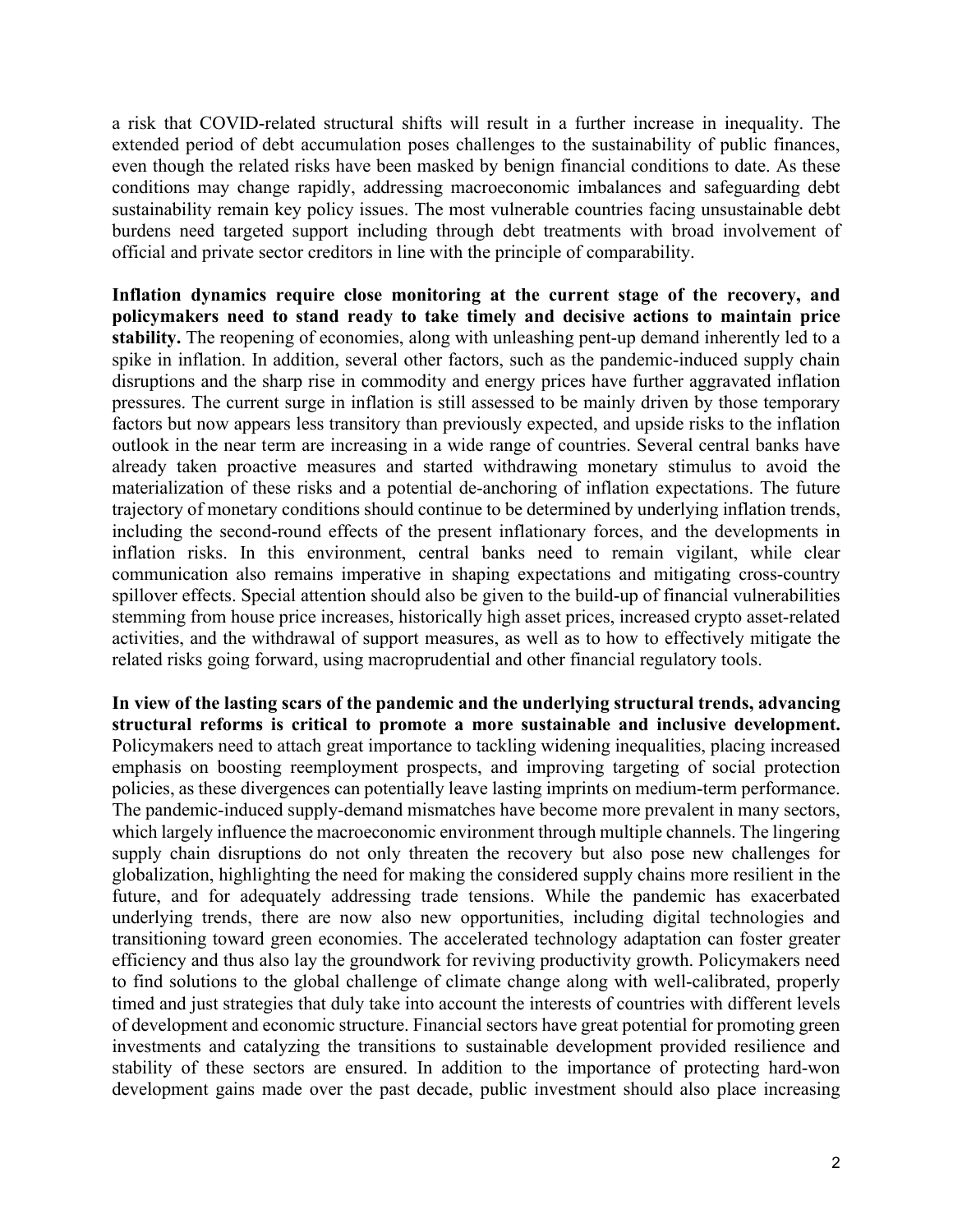emphasis on projects which raise potential growth, with special attention to enhancing human capital formation.

#### *Fund issues*

**The IMF must continue to support its membership with tailored policy advice, surveillance and financing.** The IMF, at the center of the global financial safety net (GFSN), has played a prominent role in safeguarding the stability of the global economy in the midst of the pandemic crisis, and continues to have an important role in helping members navigate the exit from the pandemic and underpin a resilient recovery through well calibrated policy advice tailored to country specific circumstances and the stage of the recovery.

**We welcome the historic general allocation of SDRs, equivalent to US\$ 650 billion, which has not only boosted global liquidity but also bolstered international economic confidence. The envisaged SDR channeling can further improve the catalytic role of the allocation.** While the newly allocated SDRs benefit all members, the allocation provides vital support for vulnerable countries to cope with the impact of the pandemic. We welcome the efforts to make the use of the SDRs more efficient but caution that any channeling mechanism must be compatible with the IMF's mandate and national legal frameworks and must be strictly voluntary. While channeling SDRs to the Poverty Reduction and Growth Trust (PRGT) is a tried-and-tested method to support the poorest countries, certain PRGT-related challenges need to be addressed. We take note that the IMF has started exploring the establishment of a new trust with the aim of improving the external stability and resilience of vulnerable countries. We are of the view that the purpose, architecture and features of the potential Resilience and Sustainability Trust (RST) require further careful and thorough assessment in order to ensure that it would be in line with the IMF's mandate. In general, we also deem it important that the IMF closely cooperates with multilateral development banks; however, we see less scope for channeling SDRs through these institutions, given that a shift towards development financing would constitute a departure from the IMF's existing model.

**As many low-income and vulnerable middle-income countries continue to face a fragile recovery, balance of payment difficulties and unsustainable debt burdens, we support the IMF to strengthen its engagement with these country groups.** We emphasize that at the current juncture greater use of upper credit tranche-quality arrangements would be better suited than emergency financing to restoring economic stability and growth, as well as to improving the traction of the IMF's advice. The IMF should continue to put a premium on the steadfast implementation of growth-enhancing structural reforms which is key to alleviating debt issues. In order to preserve the IMF's capacity to respond flexibly to low-income countries' financing needs, which are expected to remain high in the coming years, it is also essential to preserve the longterm self-sustainability of the PRGT. To this end, we welcome the recent fundraising campaigns to mobilize new loan and subsidy resources. While we welcome the subsequent tranche of IMF debt service relief under the Catastrophe Containment and Relief Trust (CCRT), which will free up further resources in financially constrained countries to address the socio-economic impact of the pandemic, looking ahead, we also underscore the need for underpinning the sustainability of the CCRT. While we acknowledge the importance of the support that the IMF and World Bank provide to the G-20 Debt Service Suspension Initiative (DSSI) and the Common Framework (CF) for Debt Treatments, we also encourage the relevant parties to take further steps to operationalize and improve the efficiency of the CF. In view of the high risks of debt distress in many low-income